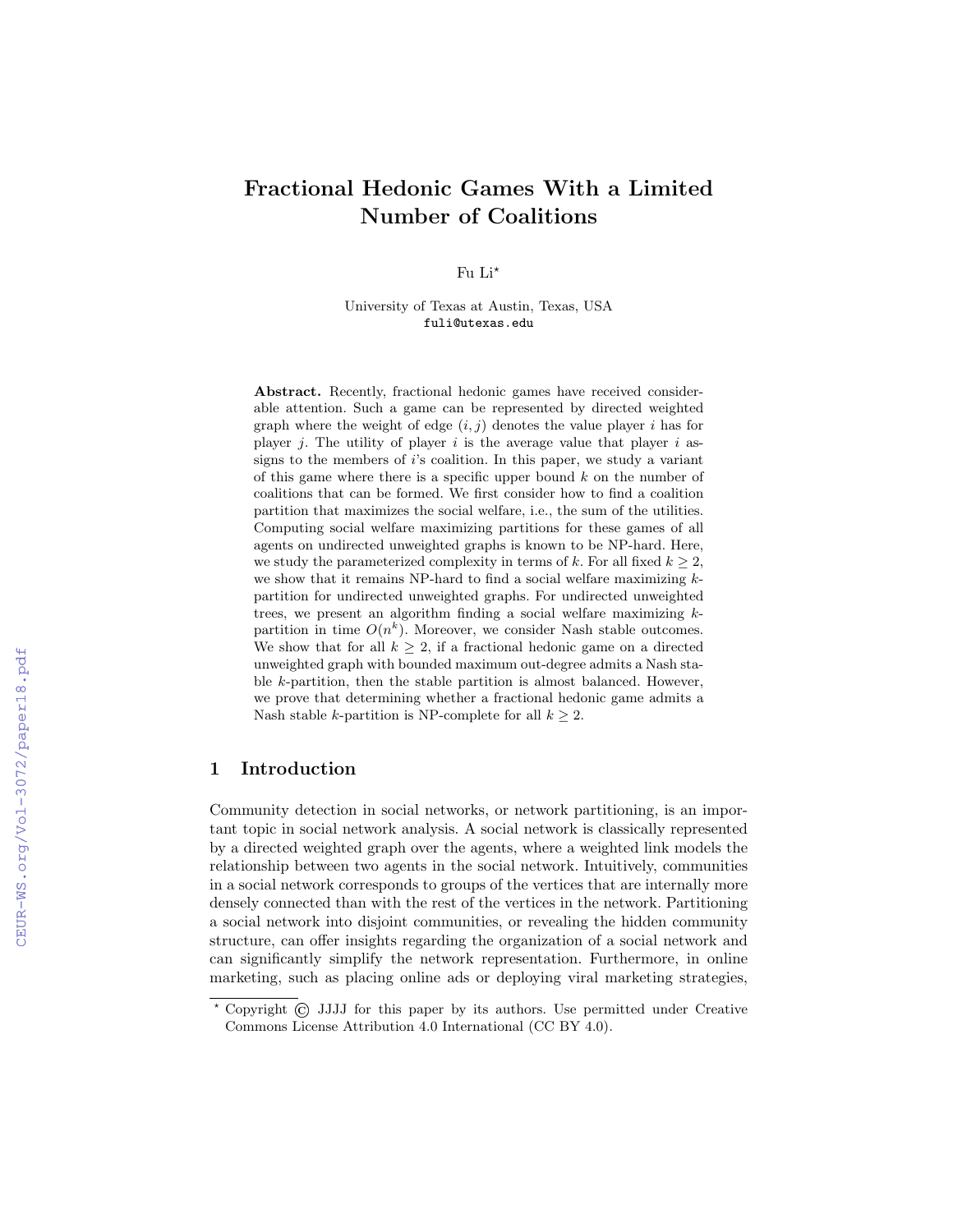identifying communities in the social network often leads to more accurate targeting and achieves better marketing results.

A key challenge of community detection is to formally define what is a community. Various attempts from various perspectives have emerged in the literature (see [15, 20] for two recent surveys on this topic). Mainstream attempts focus on optimizing a given metric that quantitatively measure the quality of a community structure. However, optimization of a centralized and global metric dictates the global network decomposition from a centralized viewpoint and ignores the natural forces and dynamics underlying the formation of communities.

The field of game theory focuses on interactions between intelligent individuals. Thus, it is natural to apply game theory to capture the dynamics behind the formation of communities in social networks. In recent work, there has been a considerable amount of research on using game-theoretic techniques to study community detection in social networks. We refer to [17] for a recent survey on this topic. Hedonic games are a notable type of game for studying coalition formation (see [4] for a survey). A hedonic game is specified by a set of players who have preferences over the set of all possible partitions of the players into coalitions. The outcome of a hedonic game consists a partition of the players into disjoint coalitions. Of particular relevance to the present paper is the line of research initiated by Aziz et al. [3] on using fractional hedonic games to study community detection. Fractional hedonic games (FHGs), introduced by Aziz et al. [2], are a subclass of hedonic games that can be represented by directed weighted graphs. In particular, an FHG is represented by a directed weighted graph where the weight of edge  $(i, j)$  denotes the value player i has for player  $i$  and the utility of a player  $i$  is the average value that player  $i$  ascribes to the members of i's coalition. Outcomes that satisfy some notion of stability or welfare are considered to be desirable community structures for a given FHG. For example, consider FHGs represented by undirected unweighted graphs, i.e., undirected graphs where each edge has weight 0 or 1. This covers situations in which players only distinguish between friends and non-friends and desire to be in a coalition in which the fraction of friends is maximized. Aziz et al. [3] consider the computational complexity of computing welfare maximizing partitions for FHGs. Three different notions of social welfare are considered: (1) utilitarian welfare (or social welfare): sum of utilities; (2) egalitarian welfare: the minimum utility of any agent; and (3) Nash welfare: product of utilities. They show that maximizing utilitarian, egalitarian, or Nash welfare is NP-hard even for the FHGs represented by undirected unweighted graphs. On the positive side, they present approximation algorithms which search for maximal matchings. These algorithms are therefore limited as the maximum number of players in a coalition is two, and it is usually unrealistic in practice to form many tiny coalitions. In this paper, we focus on utilitarian welfare.

Our results. We study a variant of FHGs where there is a specific upper bound  $k$  on the number of coalitions that can be formed. To motivate the study, note that in many real-world scenarios, there are physical and organizational restrictions that limit the number of possible coalitions. Consider a setting in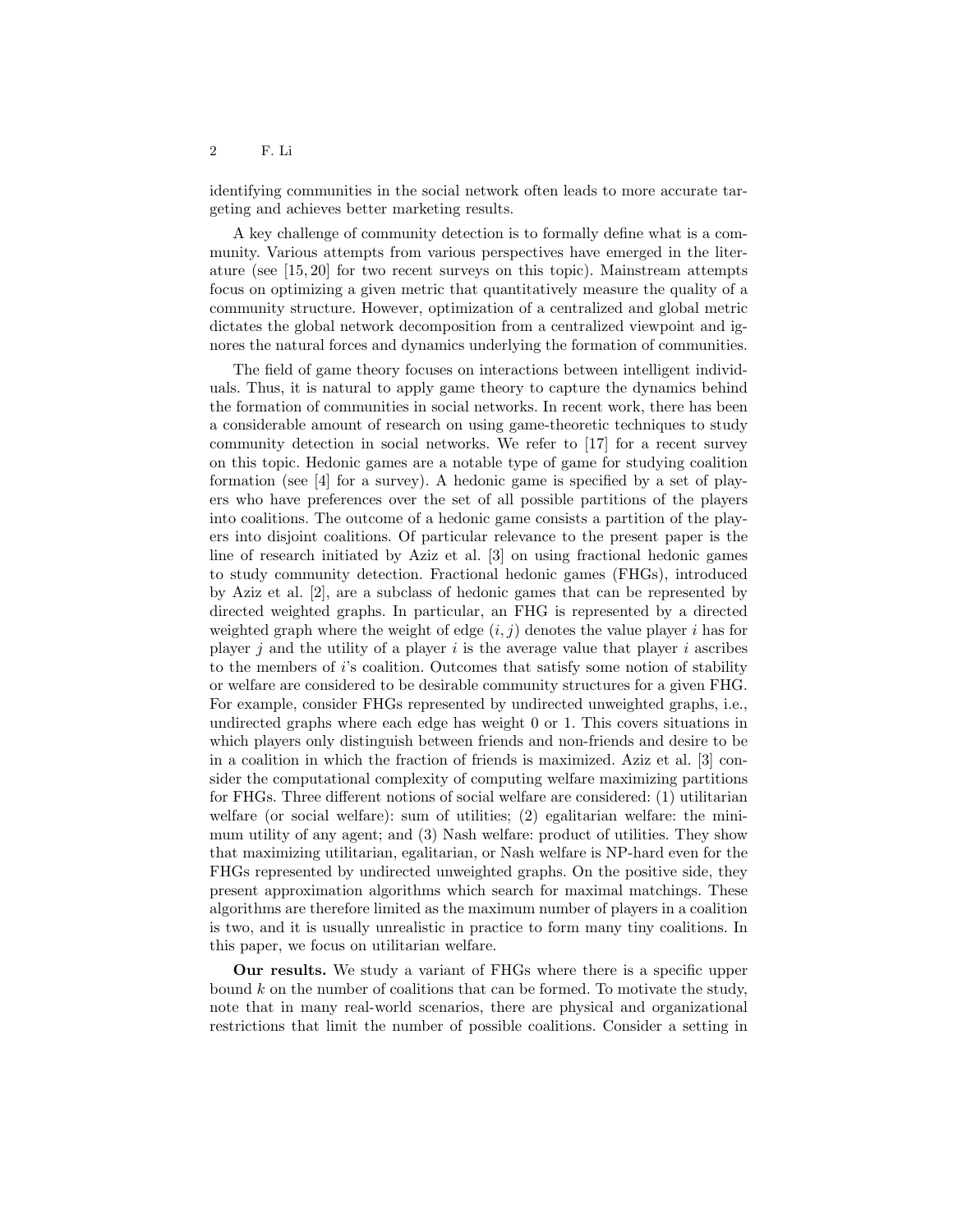which each coalition requires a leader, and where only a small number of agents are qualified to act as a leader. Thus, any feasible partition cannot contain more coalitions than the number of qualified leaders.

A central concern of coalition formation games is to define what constitutes an acceptable or desired outcome. Within our setting, we consider two key objectives. Our first objective is to find a partition maximizing the social welfare, i.e., the sum of the utilities of all players. As mentioned before, computing social welfare maximizing partitions (with no restriction number of coalitions) is proved to be NP-hard by Aziz et al. [3], even for FHGs represented by undirected unweighted graphs. Here, we study the parameterized complexity of the problem in terms of k. We refer to a partition with exactly k coalitions as a k-partition. For all  $k \geq 2$ , we establish the NP-hardness of finding a social welfare maximizing k-partition on undirected unweighted graphs. For undirected unweighted trees, we prove a structural property of social welfare maximizing k-partitions. In particular, on undirected unweighted trees, we show that any coalition in a social welfare maximizing k-partition is connected. By leveraging this property, for n-node undirected unweighted trees, we present a simple algorithm finding a social welfare maximizing k-partition in  $O(n^k)$  time.

A social welfare maximizing partition may not satisfy every player and hence there may exist a player who could increase their utility by deviating to another coalition. Our second objective is to consider Nash stable partitions, where no player can improve their utility by unilaterally changing their coalition. We prove that for all  $k \geq 2$ , if a Nash stable k-partition exists in an FHG represented by nnode directed unweighted graph with bounded maximum out-degree, then each coalition in such a k-partition is of size  $\Omega(n)$ . We then study the computational complexity of finding a Nash stable k-partition. Unfortunately, for all  $k \geq 2$ , we prove that it is NP-complete to determine whether an FHG played on a directed weighted graph with edge weights in  $\{0, -1\}$  admits a Nash stable k-partition.

Related works. Aziz et al. [3] studied the FHGs from a social welfare perspective, Subsequently, Flammini et al. [14] investigated how to form welfare maximizing coalitions in FHGs in an online setting. Chen et al. [12] proposed several agent-based (simulation-based) methods for finding social welfare maximizing partitions, and provided numerical results. Bilò et al. [8] initiated the study of Nash stable partitions in FHGs from a non-cooperative point of view. They showed that a Nash stable partition is not guaranteed to exist in FHGs played on undirected graphs with negative weights. However, they proved that such a partition always exists when weights are non-negative. Furthermore, they give bounds on the (Nash) price of anarchy and stability. In addition, they established the NP-hardness of computing a Nash stable partition with maximum social welfare. Further results on the price of stability for FHGs played on undirected unweighted graphs have been presented in [18]. Other stability concepts in FHGs have also been studied [1, 10, 11].

The restriction on the number of coalitions, which is the focus of the present paper, has been mostly overlooked. Skibski et al. [24] studied k-coalitional cooperative games in the transferable utility setting, and developed an extension of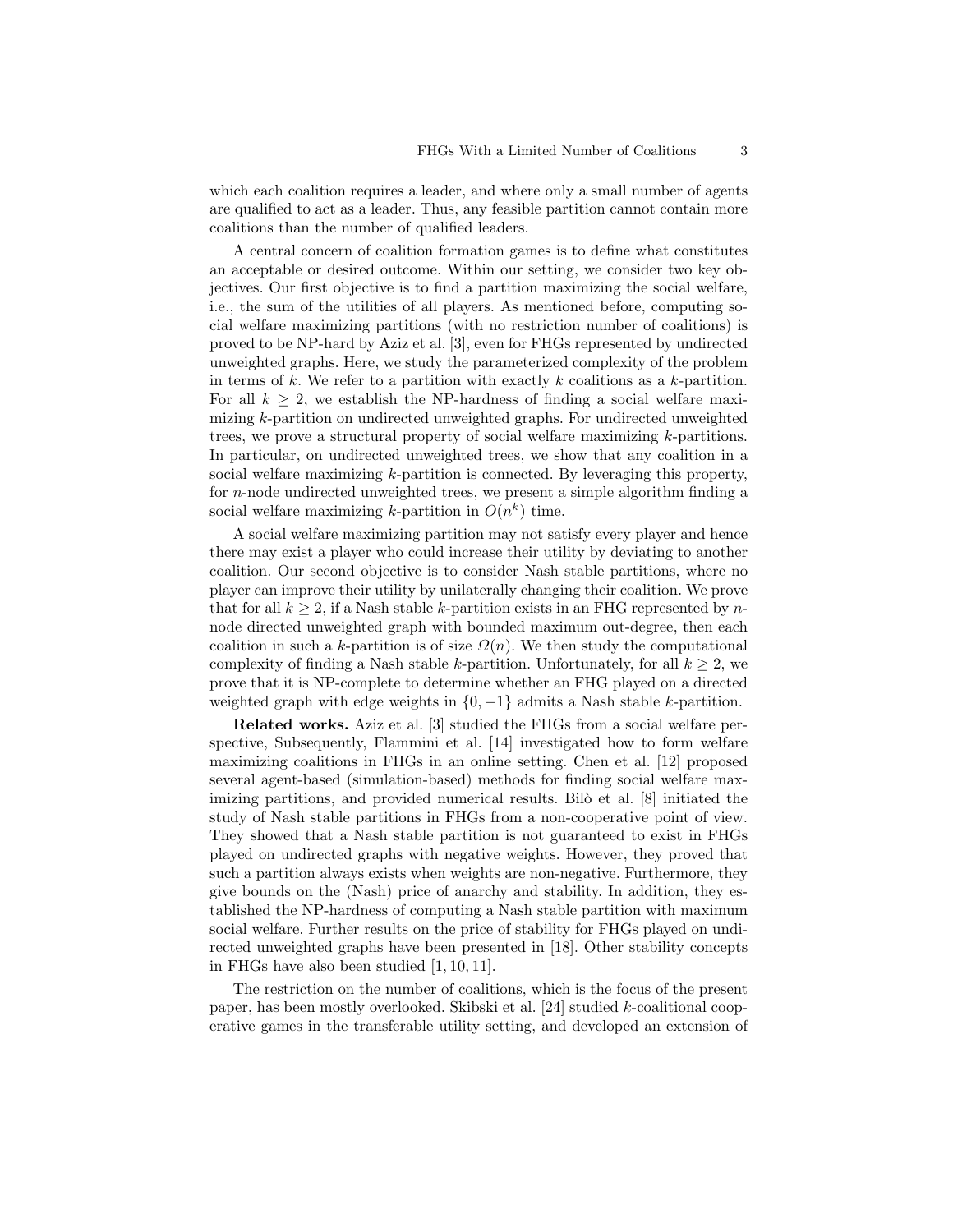the Shapley value for this game. Sless et al. [25] initiated the study of additively separable hedonic games (ASHGs) in which exactly k coalitions must be formed. Estivill-Castro et al. [13] studied modified fractional hedonic games (MFHGs) where  $k$  equal-size coalitions must be formed (a balanced  $k$ -partition). ASHGs [2] and MFHGs [23] are two related classes of hedonic games that can also be represented by graphs. Aziz et al. [1] explained why efficient or stable outcomes of FHGs provide better partitions than their counterparts for ASHGs and MFHGs, respectively. Sless et al. [25] considered social welfare maximizing partitions and k-coalitions-core stable partitions, an adaptation of the notion of core stability to their setting. They presented an efficient algorithm for finding social welfare maximizing k-partitions in ASHGs played on undirected graphs when the number of negative-weight edges is limited, and prove that for all  $k \geq 1$ , it is NP-hard to determine whether a given k-partition is k-coalitions-core and whether there exists a  $k$ -coalitions-core stable  $k$ -partition in ASHGs. Estivill-Castro et al. [13] considered Nash stability. They proved that for all  $k \geq 2$ , finding a balanced Nash stable k-partition is NP-hard in general undirected unweighted graphs, but polynomially solvable in undirected unweighted trees. Further results on Nash stable 2-partitions for MFHGs have been presented in [5, 6].

Paper organization. The remainder of the paper is organized as follows. Section 2 presents formal definitions. Sections 3 and 4 present our results for social welfare maximizing k-partitions and Nash stable k-partitions, respectively. Section 5 offers some concluding remarks. Due to space restrictions, some of the proofs are omitted. Complete proofs will be provided in the full version.

## 2 Preliminaries

For all positive integers n, let  $[n] = \{1, 2, \ldots, n\}$ . In an FHG, we are given a set  $N = [n]$  of players. The objective of the game is to partition the players into disjoint coalitions  $\mathcal{P} = \{P_1, P_2, \ldots\}$ . Let  $\Pi(N)$  denote the set of all partitions of players N, and for all integers  $k \geq 1$ , let  $\Pi_k(N)$  denote the set of partitions in  $\Pi(N)$  with exactly k coalitions. We refer to each partition in  $\Pi_k(N)$  as a k-partition.

Each player *i* has a value function  $v_i : N \to \mathbb{R}$  that denotes how much player i values each of the players in N. We assume that  $v_i(i) = 0$ . Hence, every FHG can be represented by a tuple of valuation functions  $v = (v_1, \ldots, v_n)$ . We often associate an FHG with a weighted directed graph. Given a tuple of valuation functions v, let  $G = (N, E, v)$  denote the weighted directed graph where the weight of the tuple  $(i, j)$  in  $N \times N$  is  $v_i(j)$  and E contains all tuples of non-zero weight. Let  $\mathcal{G}(G)$  denote the fractional hedonic game associated with G. When there is no ambiguity, we simply refer to the FHG  $\mathcal{G}(G)$  as G.

For convenience, for each player  $i$ , we extend the input domain of the value function  $v_i$  to  $N \cup \{P \mid P \subseteq N \land i \in P\} \cup \Pi(N)$ . For any coalition  $P \subseteq N$  that contains player *i*, the utility  $v_i(P)$  of agent *i* is defined as  $\frac{\sum_{j \in P} v_i(j)}{|P|}$  $\frac{P^{v_i}(J)}{|P|}$ . For any partition  $P$  in  $\Pi(N)$ , let  $P(u)$  denote the coalition that contains player u, and the utility  $v_i(\mathcal{P})$  of player  $v_i$  in the partition  $\mathcal P$  is defined as  $v_i(\mathcal{P}(i))$ .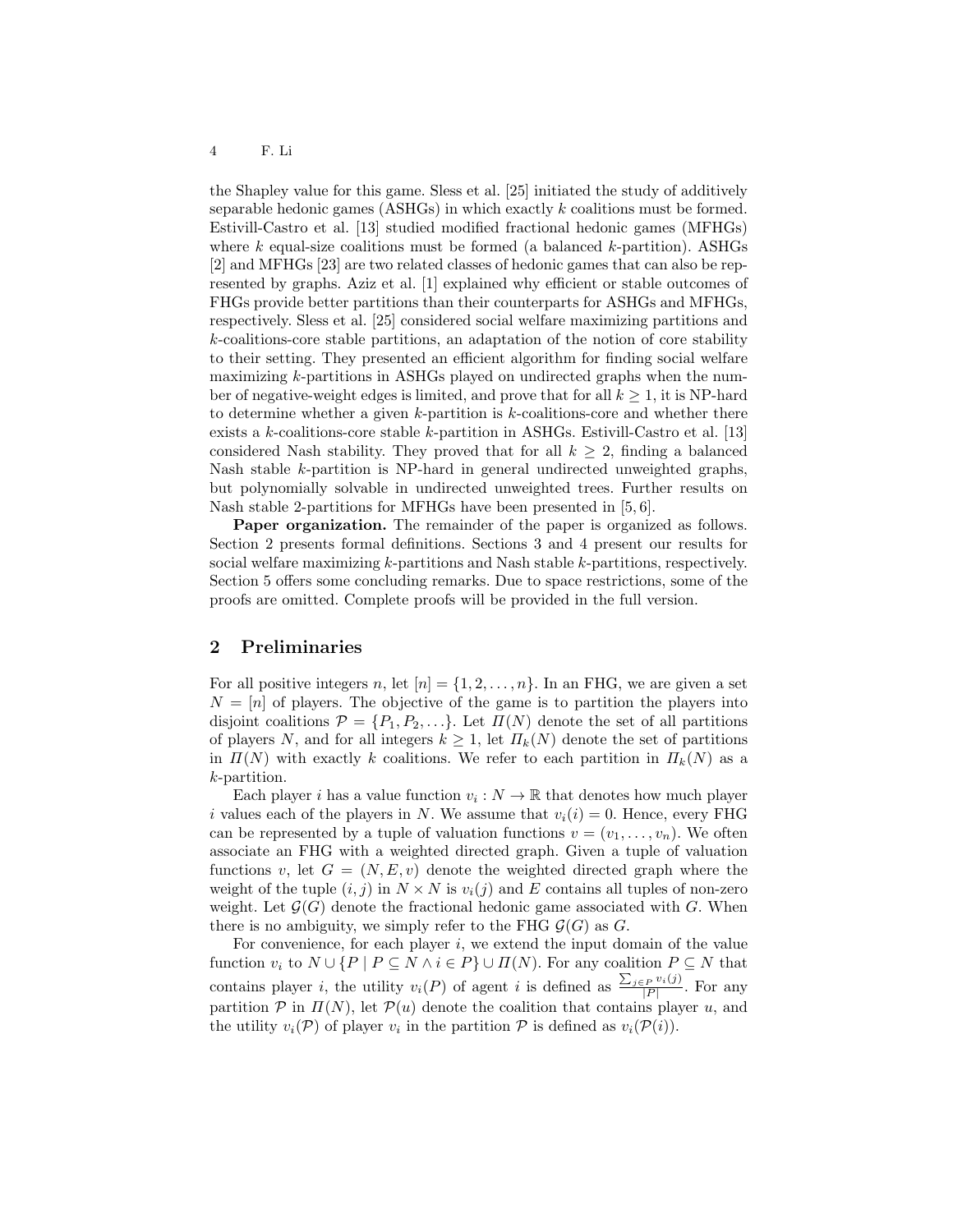Given an FHG  $\mathcal{G}(G)$  and a partition  $\mathcal{P}$ , the social welfare  $SW_G(\mathcal{P})$  of the partition  $P$  is defined as the sum of the utilities of all players, i.e.,  $SW_G(P)$  =  $\sum_{i\in N} v_i(\mathcal{P})$ . We often drop the subscript G when there is no ambiguity.

Given a partition  $P$  in  $\Pi(N)$ , we say a player i is Nash stable for  $P$  if there is no other coalition  $P' \neq \mathcal{P}(i)$  in  $\mathcal P$  such that  $v_i(P' \cup \{i\}) > v_i(\mathcal{P})$ . We say a partition  $P$  in  $\Pi(N)$  is Nash stable if all players are Nash stable for  $P$ .

We use the following notations from graph theory. Let  $G = (N, E)$  be an unweighted graph. Given a subset U of N, we denote by  $E_G(U)$  the set of edges of G having both endpoints in U. Moreover, for two disjoint sets  $N_1$  and  $N_2$ , we denote by  $E_G(N_1, N_2)$  the set of edges having exactly one endpoint in  $N_1$ and exactly one endpoint in  $N_2$ . We drop the subscript G when there is no ambiguity. For any graph  $G = (N, E)$  and any subset S of N, we let  $G[S]$  denote the subgraph of graph G induced by S.

We now state the two problems studied in this paper.

- The social welfare maximizing  $k$ -partition problem: Given a fractional hedonic game  $\mathcal{G}(G)$  and an integer k, find a k-partition  $\mathcal{P}$  in  $\Pi_k(N)$  that maximizes the social welfare  $SW(\mathcal{P})$ .
- The Nash stable k-partition problem: Given a fractional hedonic game  $\mathcal{G}(G)$ and an integer k, determine whether there is a k-partition  $\mathcal P$  in  $\Pi_k(N)$  that is Nash stable.

## 3 Social Welfare Maximizing k-Partition

In this section, we focus on FHGs played on undirected unweighted graphs. We remark that for an FHG played on an undirected unweighted graph  $G = (N, E)$ , the social welfare of any partition  $P$  in  $\Pi(N)$  is  $SW_G(P) = \sum_{P \in \mathcal{P}} \frac{2|E_G(P)|}{|P|}$ . In the following, for FHGs played on undirected unweighted graphs, Section 3.1 establishes the NP-hardness of the social welfare maximizing k-partition problem for every fixed  $k \geq 2$ . For FHGs played on undirected unweighted trees, Section 3.2 presents an efficient algorithm that solves the social welfare maximizing kpartition problem for all  $k \geq 2$ .

#### 3.1 NP-Hardness Results

In this section, we prove Theorem 1 below.

Theorem 1. For FHGs played on unweighted undirected graphs, the social welfare maximizing k-partition problem is NP-hard for every fixed  $k > 2$ .

We separate our hardness proof into two parts:  $k \geq 3$  and  $k = 2$ .

When  $k \geq 3$ , we reduce from the k-colorable problem, which was proved to be NP-complete by Leven and Galil [22] for all  $k \geq 3$ . The k-colorable problem is to determine whether a given undirected graph can be partitioned into  $k$ independent sets. By considering complementary graphs, the NP-completeness of the k-colorable problem implies the NP-completeness of determining whether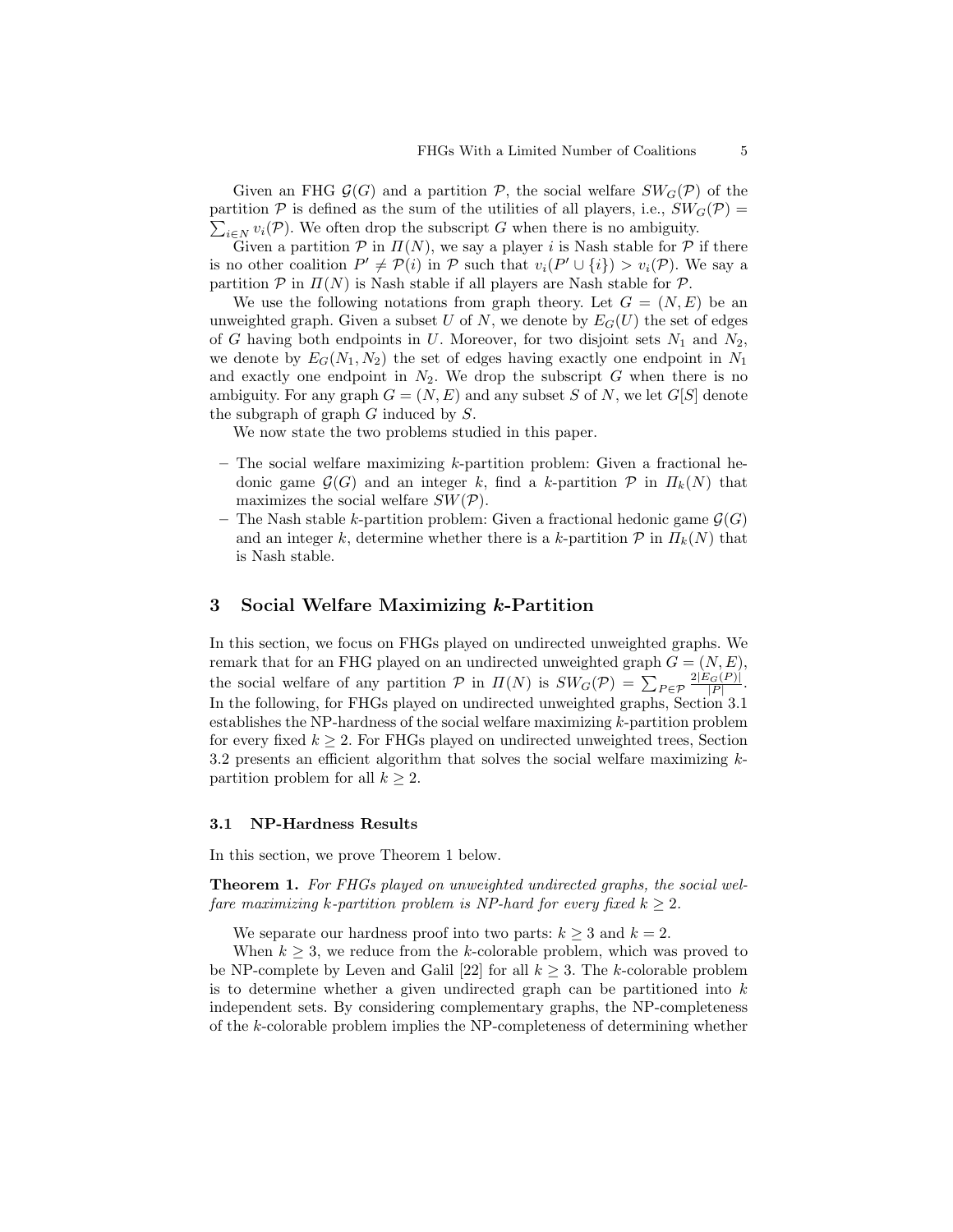an undirected graph can be partitioned into  $k$  cliques. It is straightforward to verify that the social welfare of a k-partition  $\mathcal P$  for an undirected unweighted graph is at most at most  $2(n-k)$ . Moreover, if a k-partition  $\mathcal{P}$  has social welfare  $2(n - k)$ , then the k-partition P partitions G into k cliques. Therefore, if there is an efficient algorithm that solves the social welfare maximizing  $k$ -partition problem, then there is an efficient algorithm that solves the NP-complete problem of determining whether an undirected graph can be partitioned into k cliques. Thus, we deduce that the social welfare maximizing  $k$ -partition problem is NPhard for  $k \geq 3$ .

It remains to prove the case when  $k = 2$ . We reduce from the max cut problem, which was proved to be NP-complete by Karp [19]. Recall that for the max cut problem, we are given an instance of an unweighted undirected graph  $G$  and a positive integer  $r$ , and we wish to determine whether there exists a cut  $(S_1, S_2)$  of G satisfying  $|E(S_1, S_2)| \geq r$ . We remark that our reduction is similar to a reduction given by Bonsma et al. [9]. Bonsma et al. use a reduction from the max cut problem to prove that it is NP-hard to find a cut  $(S_1, S_2)$  in an undirected graph G such that  $\frac{|E_G(S_1, S_2)|}{|S_1||S_2|}$  is minimized.

**Reduction.** Let  $I = (G, r)$  denote an instance of the max cut problem, where  $G = (V, E)$  denotes an undirected graph and r denotes a positive integer. We construct an undirected unweighted graph  $G^* = (V^*, E^*)$  as an instance of the social welfare maximizing 2-partition problem as follows. For convenience, let *n* denote |V| and let *m* denote  $|E|$ .

We begin by constructing an undirected graph  $G' = (V', E')$ , and then let  $G^* = (V', K' \setminus E')$  be the complementary graph of  $G'$ , where  $K'$  consists of all 2-element subsets of  $V'$ . For each v in V, we have two sets  $I_v$  and  $I'_v$  of vertices, each of size  $M = 4m + 2$ . Thus, G' has  $2nM$  vertices and  $V' = \bigcup_{v \in V} I_v \cup I'_v$ . For each v in  $V$ , we introduce edges connecting each vertex in  $I_v$  to each vertex in  $I'_v$ . Pick one distinguished vertex from each  $I_v$  to form a set A of n vertices, and pick one distinguished vertex from each  $I'_v$  to form a set  $A'$  of n vertices. We proceed to insert edges in  $A$  and  $A'$  to create two copies of  $G$ . The resulting graph is  $G'$ .

To show that our reduction is correct, we first prove two useful properties of social welfare maximizing k-partitions. Then, we prove Lemma 1, which establishes the correctness of our reduction.

**Proposition 1.** Let  $H = (V, E)$  be an undirected graph, and let  $\overline{H}$  be the complementary graph of H. Let P be a 2-partition in  $\Pi(V)$ . Then  $SW_H(\mathcal{P}) =$  $|V| - 2 - SW_{\overline{H}}(\mathcal{P}).$ 

*Proof.* Let *n* denote |V|. Note that  $SW_H(\mathcal{P}) = \sum_{i \in [2]} \frac{2E_H(P_i)}{|P_i|}$  $\frac{H(P_i)}{|P_i|}$ . Since H is the complementary graph of H, for all subsets P of V, we have  $E_H(P) + E_{\overline{H}}(P) =$  $|P|(|P|-1)/2$ . Therefore, we obtain

$$
SW_H(\mathcal{P}) = \sum_{i \in [2]} \left( |P_i| - 1 - \frac{2E_{\overline{H}}(P_i)}{|P_i|} \right) = n - 2 - \sum_{i \in [2]} v_{\overline{H}}(P_i) = n - 2 - SW_{\overline{H}}(\mathcal{P}).
$$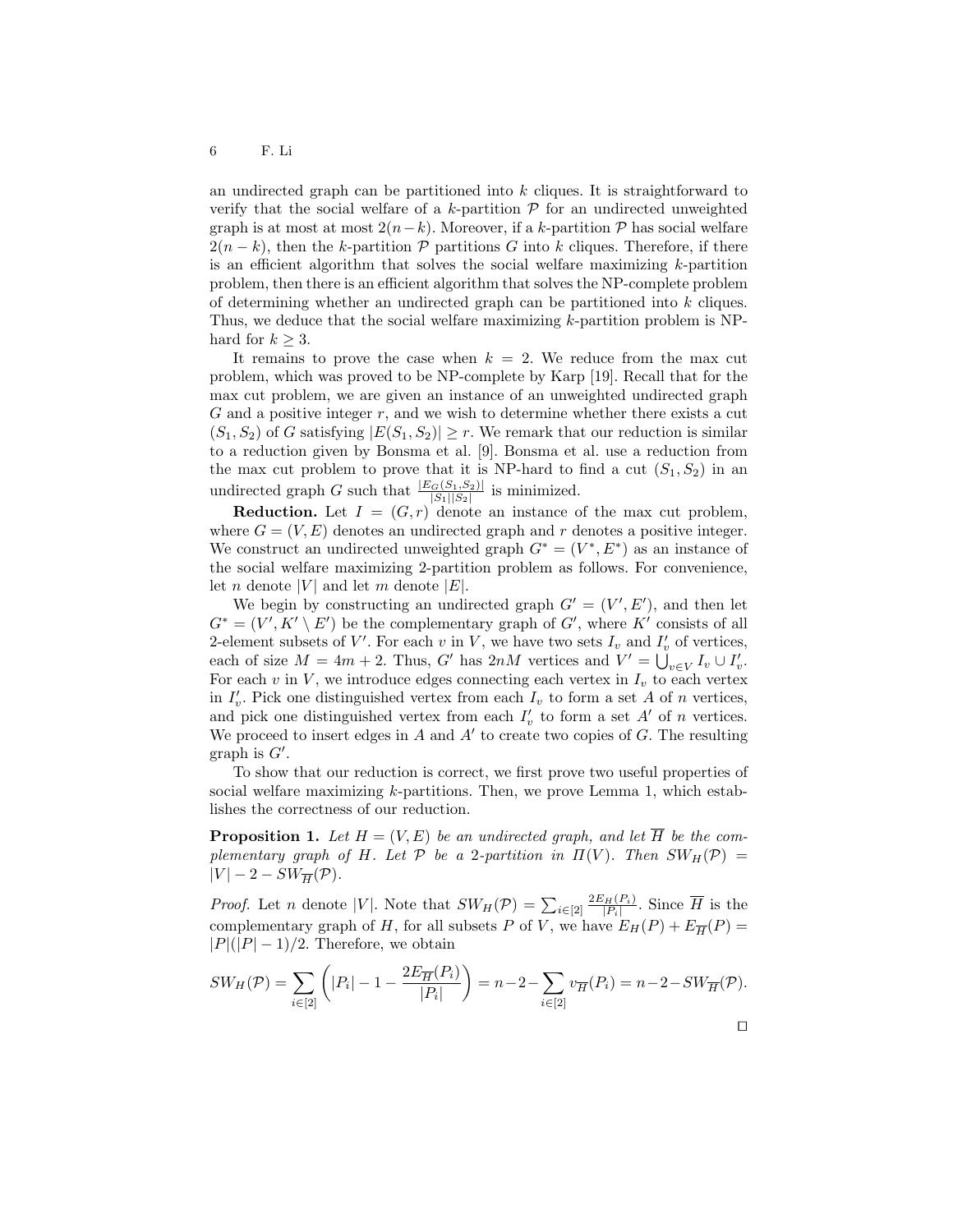**Proposition 2.** Let  $G = (V, E)$  be an undirected graph. Let  $G' = (V', E')$  be the corresponding graph obtained by our reduction, where  $V' = \bigcup_{v \in V} (I_v \cup I'_v)$ . Let  $\mathcal{P}$ in  $\Pi_2(V')$  be a social welfare minimizing 2-partition in G'. Then, for each node v in V and each coalition P in P, either  $P \cap (I_v \cup I_v') = I_v$  or  $P \cap (I_v \cup I_v') = I_v'$ .

*Proof.* Assume for the sake of contradiction that there is a vertex v in V such that the 2-partition  $P$  does not partition  $I_v \cup I'_v$  into the sets  $I_v, I'_v$ . Let  $P =$  $(P_1, P_2)$ . Therefore, for each i in [2], both  $P_i \cap I_v$  and  $P_i \cap I_v'$  are non-empty. Let  $a = |P_1 \cap I_v| \ge 1$  and  $a' = |P_1 \cap I_v'| \ge 1$ . Note that  $|E(P_1 \cap I_v, P_1 \cap I_v')| = a \cdot a'$ , and  $|E(P_2 \cap I_v, P_2 \cap I_v')| = (M - a)(M - a')$ . Without loss of generality, assume that  $|E(P_1 \cap I_v, P_1 \cap I'_v)| \geq |E(P_2 \cap I_v, P_2 \cap I'_v)|$ , i.e.,  $aa' \geq (M - a)(M - a')$ . That is,  $a + a' \geq M$ , and hence  $aa' \geq a(M - a) \geq M - 1$ , as a and a' are positive integers. Thus, we have  $|E(P_1 \cap I_v, P_1 \cap I'_v)| = aa' \geq M - 1$ .

Therefore, we obtain

$$
SW_{G'}(\mathcal{P}) = \sum_{i \in [2]} \frac{2E(P_i)}{|P_i|} \ge \frac{2E(P_1)}{|P_1|} \ge \frac{2|E(P_1 \cap I_v, P_1 \cap I_v')|}{|P_1|} \ge \frac{M-1}{|P_1|} \ge \frac{M-1}{2nM}
$$

Let  $P' = (\bigcup_{v \in V} I_v, \bigcup_{v \in V} I'_v)$ . Thus,  $SW_{G'}(\mathcal{P}) \leq SW_{G'}(P') = \frac{2|E_{G'}(\bigcup_{v \in V} I_v)|}{nM} +$  $\frac{2|E_{G'}(\bigcup_{v\in V}I'_v)\big|}{nM} = \frac{2m}{nM}$ . That is,  $\frac{M-1}{2nM} \leq \frac{2m}{nM}$ . Rearranging, we obtain  $M-1 \leq 4m$ , contradicting  $M = 4m + 2$ .

**Lemma 1.** Let  $G = (V, E)$  be an undirected graph and let  $(G, r)$  be an instance of the max cut problem. Let  $G^*$  be the corresponding instance of the social welfare maximizing 2-partition problem. Let  $n = |V|$ ,  $m = |E|$ , and  $M = 4m + 2$ . Then G has a cut of cardinality r if and only if  $G^*$  has a 2-partition with social welfare at least  $2nM-2-\frac{4m-4r}{nM}$ .

*Proof.* Let  $G'$  be the complementary graph of  $G^*$ . By Proposition 1, it suffices to prove that G has a cut of cardinality r if and only if  $G'$  has a 2-partition with social welfare at most  $\frac{4m-4r}{nM}$ . We consider two cases.

Case 1: G has a cut  $(S_1, S_2)$  of cardinality r. For each i in  $\{1, 2\}$ , let  $P_i = \{I_v \mid$  $v \in S_i$  and  $P'_i = \{I'_v \mid v \in S_i\}$ . Consider the 2-partition  $\mathcal{P}' = (P_1 \cup P'_2, P'_1 \cup P_2)$ . It is straightforward to verify that  $|P_1 \cup P_2'| = |P_1' \cup P_2| = nM$ . Moreover, notice that  $|E_{G'}(P_1 \cup P'_2)| = |E_{G'}(P_1)| + |E_{G'}(P'_2)| = |E_G(S_1)| + |E_G(S_2)| =$  $|E| - |E_G(S_1, S_2)| = m - r$ . Similarly, we have  $|E_{G'}(P'_1 \cup P_2)| = m - r$ . Thus,

$$
SW(\mathcal{P}') = \frac{2|E_{G'}(P_1 \cup P'_2)|}{|P_1 \cup P'_2|} + \frac{2|E_{G'}(P'_1 \cup P_2)|}{|P'_1 \cup P_2|} = \frac{4m - 4r}{nM}.
$$
 (1)

Therefore, G' has a 2-partition with social welfare at most  $\frac{4m-4r}{nM}$ .

Case 2: G' has a 2-partition with social welfare at most  $\frac{4m-4r}{nM}$ . Consider a social welfare minimizing 2-partition  $\mathcal{P}^* = (P_1^*, P_2^*)$  in G'. That is, we have  $SW_{G'}(P^*) \leq \frac{4m-4r}{nM}$ . By Proposition 2, we deduce that for each v in V,  $\mathcal{P}^*$ partitions  $I_v \cup I_v'$  into the two sets  $I_v$  and  $I_v'$ . Therefore, either  $I_v \subseteq P_1^*$  and  $I'_v \subseteq P_2^*$ , or  $I_v \subseteq P_2^*$  and  $I'_v \subseteq P_1^*$ . For each i in  $\{1,2\}$ , let  $S_i = \{v \in V \mid I_v \subseteq P_i^*\}$ 

.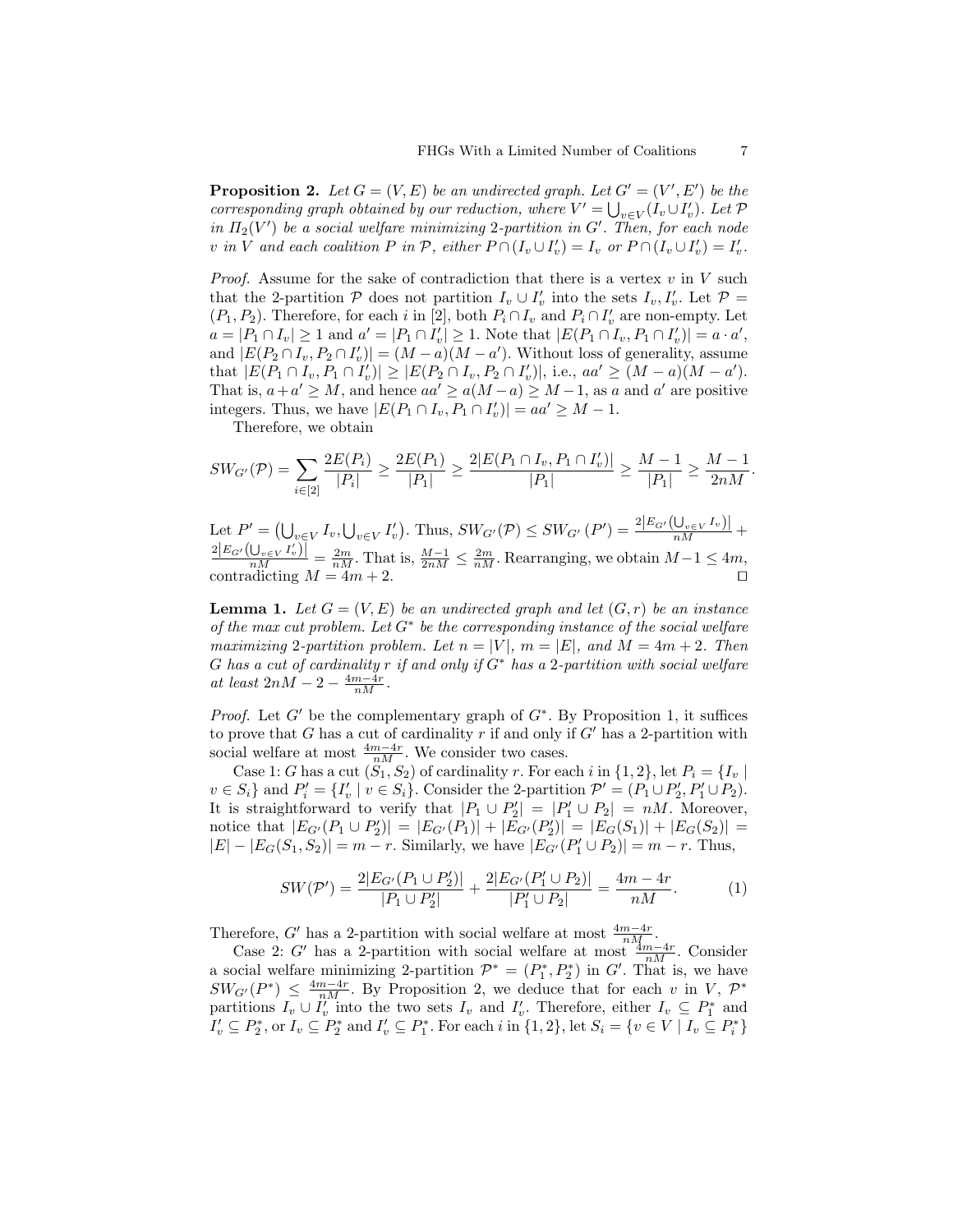and  $S'_i = \{v \in V \mid I'_v \subseteq P_i^*\}$ . Clearly,  $S_1 = S'_2$ ,  $S_2 = S'_1$ , and  $(S_1, S'_1) = (S'_2, S_2)$ is a partition in  $\Pi_2(V)$ . Using a calculation similar to that used to derive Eq.(1), we have  $SW_{G'}(\mathcal{P}^*) = \frac{4(m - |E_G(S_1, S'_1)|)}{nM}$ . Since  $SW_{G'}(P^*) \leq \frac{4m-4r}{nM}$ , we deduce that  $|E_G(S_1, S'_1)| \geq r$ . Therefore, G has a cut of cardinality at least r.

#### 3.2 Finding Social Welfare Maximizing k-Partitions for Trees

In this section, we first prove Lemma 2, which presents a useful structural property of social welfare maximizing k-partitions on undirected unweighted trees. Then, based on this property, we present a simple  $O(n^k)$ -time algorithm for the social welfare maximizing k-partitions problem on unweighted undirected trees.

**Lemma 2.** Let  $G = (N, E)$  be a tree and let k be a positive integer. Let  $\mathcal{P}^*$  in  $\Pi_k(N)$  be a social welfare maximizing k-partition with k coalitions  $P_1^*, \ldots, P_k^*$ . Then, for all coalitions  $P_i^*$  in  $\mathcal{P}^*$ ,  $G[P_i^*]$  is connected.

Proof. Note that a connected subgraph of a tree is a tree, and a disconnected subgraph of a tree is a forest. Assume for the sake of contradiction that there is a coalition  $P_i^*$  in  $\mathcal{P}^*$  such that  $G[P_i^*]$  is not connected, i.e., a forest. Suppose that  $G[P_i^*]$  has p connected components, where  $p \geq 2$ . Let  $(T_1, T_2, \ldots, T_p)$  be the partition of  $P_i^*$  such that  $G[T_1], \ldots, G[T_p]$  are all connected components in  $G[P_i^*]$ . Let  $t_w = |T_w|$  for each w in  $[p]$  and  $p_i = |P_i^*|$ . That is,  $p_i = \sum_{w \in [p]} t_w$ . Without loss of generality, assume that  $t_1 \leq t_2 \leq \cdots \leq t_p$ .

Since G is a tree, we deduce that there is another coalition  $P_j^*$  in  $\mathcal{P}^*$  with  $j \neq i$ such that there is an edge between  $P_j^*$  and  $T_1$ . Now we are ready to construct a k-partition  $\mathcal{P}'$  in  $\Pi_k(N)$  with  $SW(\mathcal{P}') > SW(P^*)$ , which contradicts the assumption that  $\mathcal{P}^*$  is a social welfare maximizing *k*-partition.

We construct such a k-partition  $\mathcal{P}'$  with coalitions  $P'_1, \ldots, P'_k$  as follows. For each t in  $[n] \setminus \{i, j\}$ , let  $P'_t = P_t^*$ . Furthermore, let  $P'_i = P_i^* \setminus T_1$  and  $P'_j = P^*_j \cup T_1$ . Now we prove that  $SW(\mathcal{P}') > SW(\mathcal{P}^*)$ . For all coalitions S of N, let  $d(S) = E(S)/|S|$ . Thus,  $SW(\mathcal{P}') = \sum_{w \in [k]} 2d(P'_w)$  and  $SW(\mathcal{P}^*) =$  $\sum_{w\in[k]} 2d(P_w^*)$ . Hence it suffices to prove that  $d(P_i') + d(P_j') > d(P_i^*) + d(P_j^*)$ . To prove this, it is enough to prove that  $d(P'_i) \geq d(P_i^*)$  and  $d(P'_j) > d(P_j^*)$ .

First, we prove that  $d(P'_i) \geq d(P_i^*)$ . Recall that the subgraph  $G[P_i^*]$  contains  $p$  trees  $G[T_1], \ldots, G[T_p]$ , while the subgraph  $G[P'_i]$  contains trees  $G[T_2], \ldots, G[T_p]$ . Thus,

$$
d(P'_i) = \frac{\sum_{w=2}^p (t_w - 1)}{\sum_{w=2}^p t_w} = 1 - \frac{p-1}{p_i - t_1}, d(P_i^*) = \frac{\sum_{w=1}^p (t_w - 1)}{\sum_{w=1}^p t_w} = 1 - \frac{p}{p_i}.
$$

Now, to show that  $d(P'_i) \geq d(P_i^*)$ , it suffices to show that  $\frac{p-1}{p_i-t_1} \leq \frac{p}{p_i}$ , i.e.,  $p \cdot t_1 \leq p_i$ . The last inequality follows by  $t_1 \leq t_2 \leq \cdots \leq t_p$  and  $p_i = \sum_{w=1}^{p^{e-i}} t_w$ .

Second, we prove that  $d(P'_j) > d(P_j^*)$ . Let  $p_j = |P_j^*|$  and  $e_j = |E(P_j^*)|$ . That is,  $d(P_j^*) = \frac{e_j}{p_j}$ . Since there is at least one edge connecting  $P_j^*$  and  $T_1$ , we have

$$
d(P'_j) = \frac{|E(P_j^* \cup T_1)|}{p_j + t_1} \ge \frac{|E(P_j^*)| + 1 + |E(T_1)|}{p_j + t_1} = \frac{e_j + t_1}{p_j + t_1}.
$$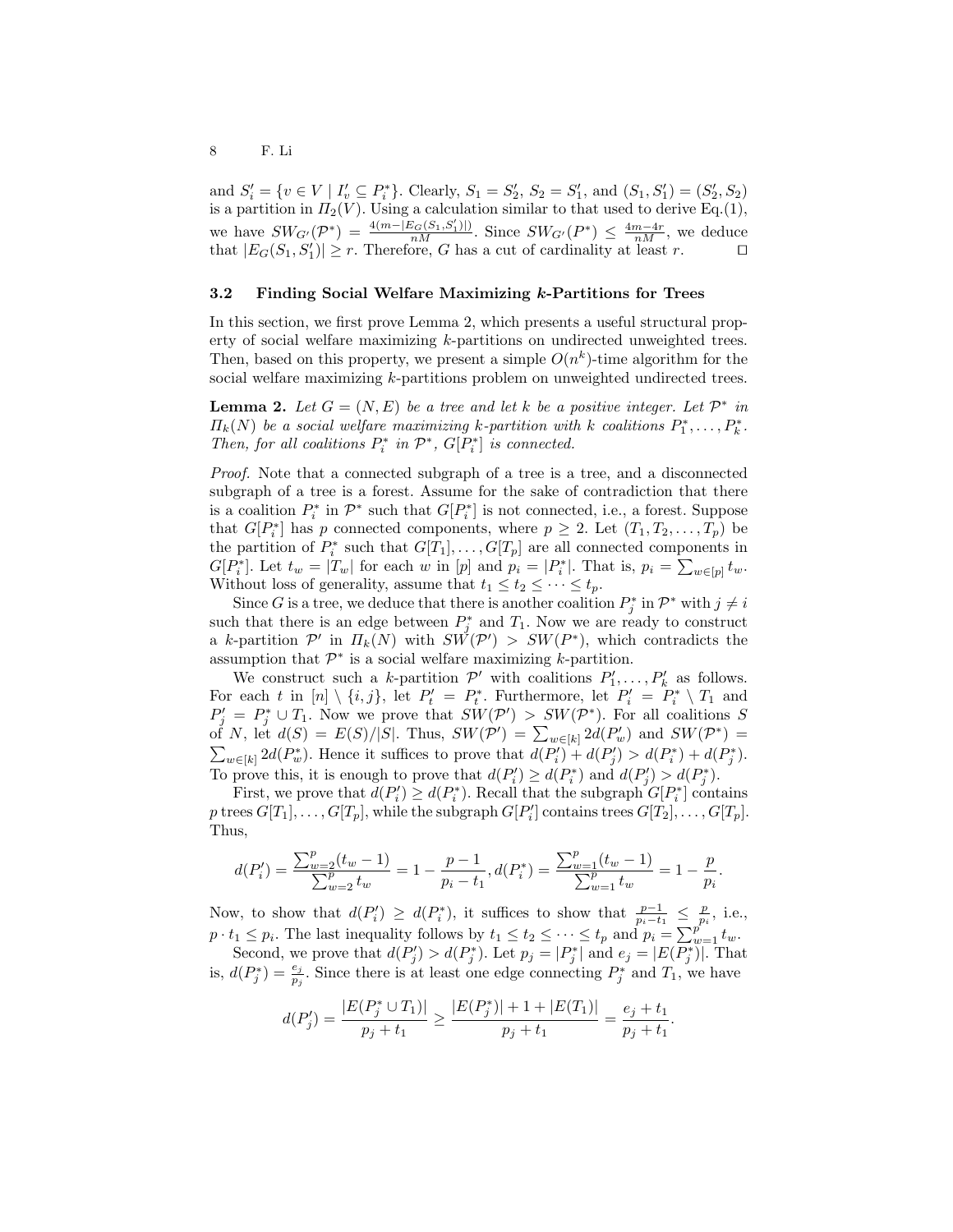Therefore, to prove  $d(P'_j) > d(P_j^*)$ , it suffices to prove  $\frac{e_j+t_1}{p_j+t_1} > \frac{e_j}{p_j}$  $\frac{e_j}{p_j}$ , i.e.,  $p_j \cdot t_1 >$  $e_j \cdot t_1$ . This follows by the observation that any subgraph of a tree is either a tree or a forest, that is,  $e_j \leq p_j - 1 < p_j$ .

**Theorem 2.** For all positive integers k, the social welfare maximizing k-partition problem can be solved in  $O(n^k)$  time on undirected unweighted trees.

*Proof.* By Lemma 2, we deduce that any social welfare maximizing  $k$ -partition on a tree is a partition into  $k$  subtrees. Notice that for trees, there is a one-to-one correspondence between removing  $k - 1$  edges and partitioning into k subtrees. Thus, in  $O(n^k)$  time, one can simply enumerate each possible partition of k subtrees in G and identify the optimal one in in  $O(n^k)$  time.

## 4 Nash Stable k-Partition

In this section, we consider Nash stable k-partitions for all  $k \geq 2$ . Throughout this section, we assume that  $k \geq 2$  unless stated otherwise. As an independent result, Theorem 3 below shows that a Nash stable k-partition of an unweighted directed graph with bounded out-degree is almost balanced. Then, we prove that it is NP-complete to determine whether a directed weighted graph with edges weights −1 admits a Nash stable k-partition. We remark that a directed graph is strongly connected if there is a path in each direction between each pair of vertices of the graph.

**Theorem 3.** Let  $k \geq 2$  and  $\Delta \geq 2$  be two integers. Let  $G = (N, E)$  denote a directed unweighted strongly connected graph with out-degree bounded by  $\Delta$  and  $|N| \geq k \cdot \Delta^{k+1}$ . Assume that  $\mathcal{G}(G)$  admits a Nash stable k-partition  $\mathcal{P}$  in  $\Pi_k(N)$ . Then all coalitions in  $P$  have size at least  $\frac{n}{k \cdot \Delta^{k-1}}$ .

*Proof.* Let  $P_1, \ldots, P_k$  denote the k coalitions in  $P$  with  $0 < |P_1| \leq |P_2| \cdots \leq |P_k|$ . It suffices to prove that  $|P_1| \geq \frac{n}{k \cdot \Delta^{k-1}}$ . For any t in  $\{0, 1, \ldots, k-1\}$ , let  $Q(t)$ denote the predicate  $|P_{k-t}| \geq \frac{n}{k \Delta t}$ . We use induction on t to prove that  $Q(t)$ holds for any t in  $\{0, 1, \ldots, k-1\}$ . Clearly,  $Q(k-1)$  implies that  $|P_1| \geq \frac{n}{k \cdot \Delta^{k-1}}$ .

For the base case, notice that  $0 < |P_1| \leq |P_2| \cdots \leq |P_k|$ , and hence  $|\overline{P_k}| \geq$  $\frac{1}{k}\sum_{i\in[k]}|P_i|=\frac{n}{k}$ . Therefore,  $Q(0)$  holds. For the induction step, let i in  $[k-1]$ be given and suppose that  $Q(t)$  holds for each t in  $\{0, \ldots, i-1\}$ . Then, we shall prove that  $Q(i)$  holds, i.e.,  $|P_{k-i}| \geq \frac{n}{k\Delta^i}$ . Since  $(P_1, \ldots, P_k)$  belongs to  $\Pi_k(N)$ , we deduce that  $\left(\bigcup_{j\in[k-i]} P_j, \bigcup_{j\in[k]\setminus[k-i]} P_j\right)$  is a 2-partition in  $\Pi_2(N)$ . Furthermore, since G is strongly connected, there is a directed edge  $(b, a)$  from  $\bigcup_{j\in[k]\setminus[k-i]} P_j$  to  $\bigcup_{j\in[k-i]} P_j$ . Let  $P_{i'}, P_{j'}$  with  $i' \leq k-i, j' \geq k-i+1$  denote the two coalitions that contain players a and b, respectively. Therefore,  $|P_{i'}| \leq |P_{k-i}|$ and  $k - j' \leq i - 1$ . By the induction hypothesis, we deduce that  $Q(k - j')$ holds, i.e.,  $|P_{j'}|\geq \frac{n}{k\Delta^{k-j'}}\geq \frac{n}{k\Delta^{i-1}}$ . Below we prove that  $|P_{i'}|\geq \frac{1}{\Delta}|P_{j'}|$ . Since  $|P_{i'}| \leq |P_{k-i}|$  and  $|\overline{P}_{j'}| \geq \frac{n}{k\Delta^{i-1}}$ , we deduce that  $|P_{k-i}| \geq |P_{i'}| \geq \frac{1}{\Delta}|P_{j'}| \geq \frac{1}{\Delta} \cdot \frac{n}{k\Delta^{i-1}} = \frac{n}{k\Delta^{i}}$ , as required.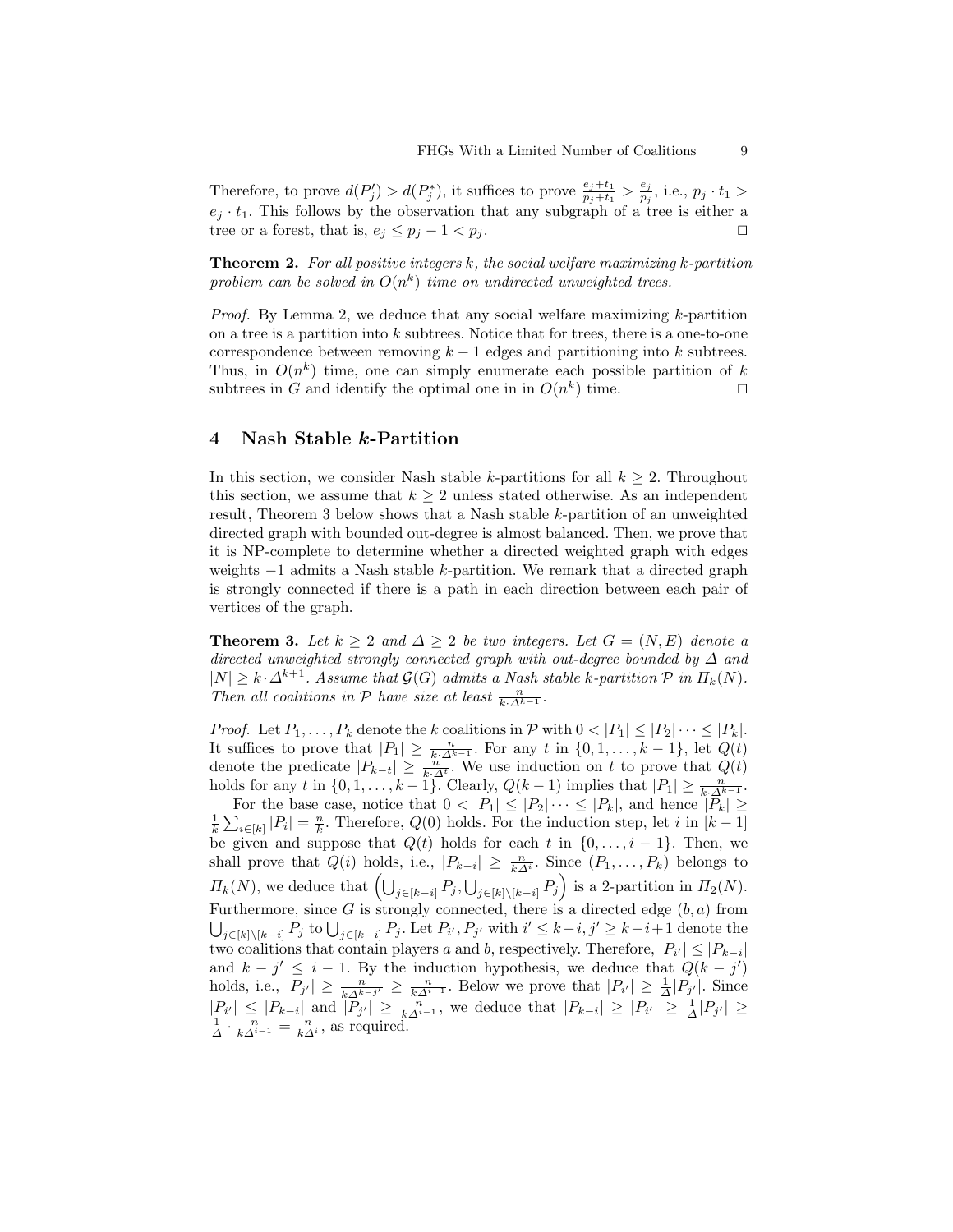It remains to prove that  $|P_{i'}| \geq \frac{1}{\Delta}|P_{j'}|$ . Since  $P$  is Nash stable, we deduce that each player is Nash stable. Since player  $b$  is Nash stable, we have

$$
v_b(P_{i'} \cup \{b\}) \le v_b(P_{j'}).
$$
\n(2)

Since  $(b, a)$  is a directed edge, we deduce that  $v_b(a) = 1$  and hence  $v_b(P_{i'} \cup \{b\}) =$ Since  $(b, a)$  is a directed edge, we deduce that  $v_b(a) = 1$  and hence  $v_b(P_{i'} \cup \{b\}) = \sum_{w \in P_{i'} \cup \{b\}} v_b(w)$ <br> $v_b(a) = 1$ . Furthermore, since the out-degree of player  $\frac{p_{i'} \cup \{b\}}{ |P_{i'}|+1} \geq \frac{v_b(a)}{ |P_{i'}|+1}$  $\frac{v_b(a)}{|P_{i'}|+1} = \frac{1}{|P_{i'}|+1}$ . Furthermore, since the out-degree of player b is bounded by  $\Delta$  and a is an out-neighbor of b outside  $P_{j'}$ , we deduce that b has at most  $\Delta - 1$  out-neighbors in  $P_{j'}$ , that is,  $\sum_{w \in P_{j'}} v_b(w) \leq \Delta - 1$ . Thus,  $v_b(P_w) \leq \frac{\Delta-1}{|P_{j'}|}$ . Using inequality (2), we have  $\frac{1}{|P_{i'}|+1} \leq \frac{\Delta-1}{|P_{j'}|}$ . By rearranging, we have  $|P_{j'}| \leq \Delta |P_{i'}| - |P_{i'}| + \Delta - 1$ . Furthermore, we deduce from  $Q(k - j')$  and  $n \geq k\Delta^{k+1}$  that

$$
|P_{j'}| \ge \frac{n}{k \cdot \Delta^{k-j'}} \ge \frac{k\Delta^{k+1}}{k \cdot \Delta^{k-j'}} = \Delta^{j'+1}.
$$

Notice that  $j' \geq k - i + 1 \geq 2$  as  $i \leq k - 1$ . Therefore, we have  $\Delta^3 \leq \Delta^{j'+1} \leq$  $\Delta |P_{i'}| - |P_{i'}| + \Delta - 1$ . Now, we prove that  $|P_{i'}| \geq \Delta$ . Assume for the sake of contradiction that  $|P_{i'}| \leq \Delta$ . Hence, we have  $\Delta |P_{i'}| - |P_{i'}| + \Delta - 1 \leq \Delta^2 + \Delta - 1$ . Since  $\Delta \geq 2$ , we deduce that  $\Delta^2 + \Delta - 1 < 2\Delta^2 \leq \Delta^3$ , which contradicts  $\Delta^3 \leq \Delta |P_{i'}| - |P_{i'}| + \Delta - 1$ . Hence  $|P_{i'}| \geq \Delta$ .

Thus,  $|P_{j'}| \leq \Delta |P_{i'}| - |P_{i'}| + \Delta - 1 \leq \Delta |P_{i'}| - \Delta + \Delta - 1 < \Delta |P_{i'}|$ , i.e.,  $|P_{i'}| > \frac{1}{\Delta}|P_j$  $\mathcal{A}$  |.  $\hphantom{\mathcal{A}}\Box$ 

#### 4.1 Hardness

In this section, for each  $k \geq 2$ , we establish the NP-completeness of determining whether a directed weighted graph with edges weights −1 admits a Nash stable k-partition. We give an NP-completeness proof first for  $k = 2$  and then for  $k \geq 3$ .

First, it is convenient for us to consider Nash stable partitions in FHGs played on undirected unweighted graphs with each player aiming to minimize the utility, rather than considering Nash stability in weighted directed graphs with negative edge weights. Formally, we state the following observation.

**Observation 4** Let  $H = (N, E, v)$  denote a directed weighted graph with edge weight  $-1$ . Let  $H' = (N, E)$  denote the directed unweighted graph that contains the same vertices and edges as H. Let  $\mathcal P$  denote a k-partition in  $\Pi_k(N)$  for all  $k \geq 1$ . Then, the k-partition  $P$  is Nash stable in  $\mathcal{G}(H)$  if and only if  $P$  is Nash stable in  $G(H')$  with each player seeking to minimize, rather than maximize, their utility.

We now prove the following proposition, which will be used in our NPcompleteness proofs for both  $k = 2$  and  $k \geq 3$ .

**Proposition 3.** Let N denote the set of utility-minimizing players, and let  $k >$ 2 be an integer. Let  $\mathcal{G}(G)$  denote a fractional hedonic game, where  $G = (N, E)$  is an unweighted directed graph. Let  $x$  in  $N$  denote a player such that  $x$  has exactly  $k-1$  out-neighbors  $y_1, \ldots, y_{k-1}$  in G. Then, for all Nash stable k-partitions  $\mathcal P$ in  $\Pi_k(N)$ , we have  $\mathcal{P}(x) \neq \mathcal{P}(y_i)$  for each i in  $[k-1]$ .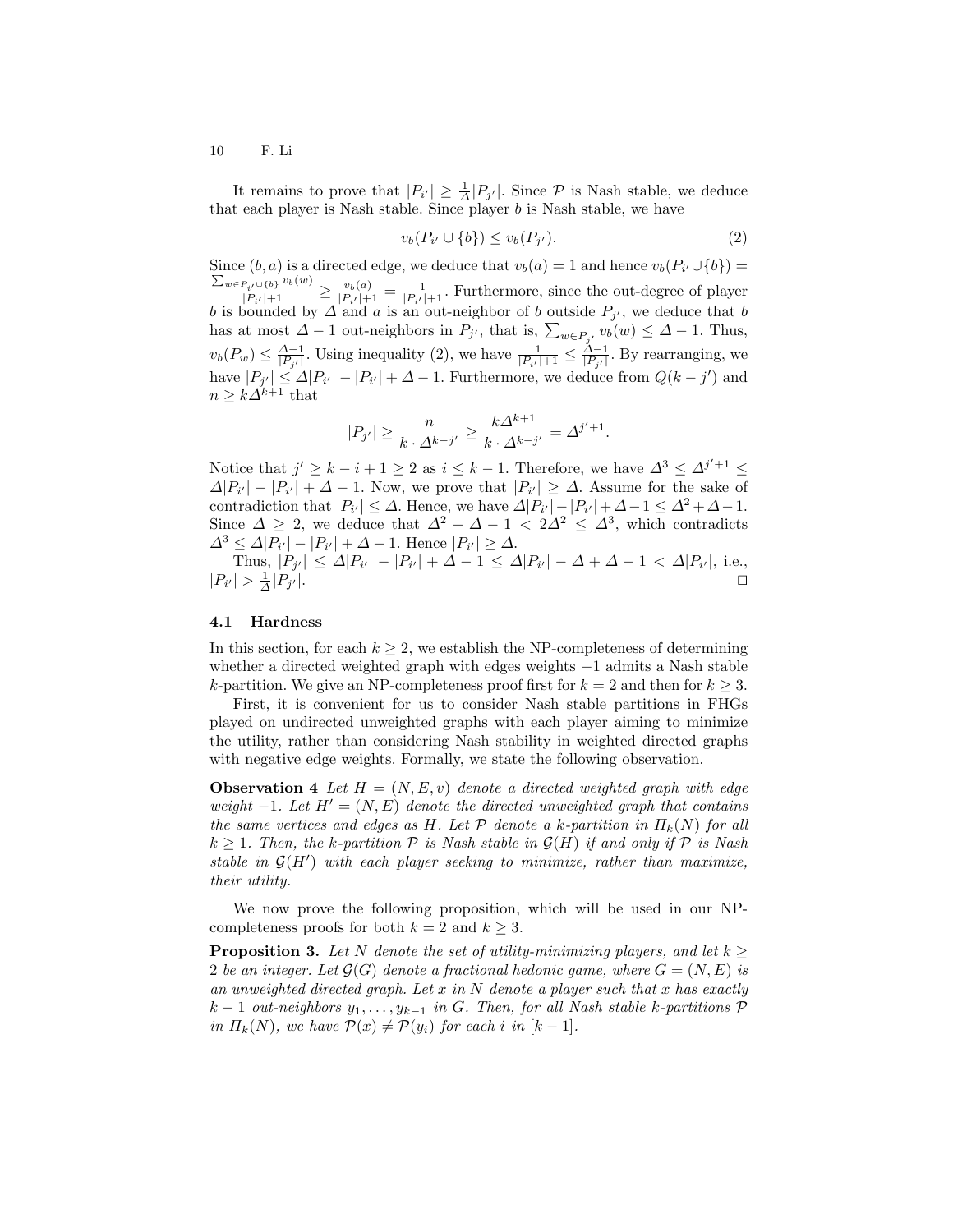*Proof.* Assume for the sake of contradiction that there is an index i in  $|k-1|$ such that  $\mathcal{P}(x) = \mathcal{P}(y_i)$ . That is,  $v_x(\mathcal{P}(x)) = v_x(\mathcal{P}(y_i)) > 0$  since  $y_i$  is in  $\mathcal{P}(y_i)$ and  $y_i$  is an out-neighbor of x. Since x has exactly  $k-1$  out-neighbors, there is a coalition  $P$  in the k-partition  $P$  such that  $P$  does not contain  $x$  and any out-neighbors of x. Therefore,  $v_x(P \cup \{x\}) = 0 < v_x(\mathcal{P}(x))$ . That is, the utilityminimizing player x is not Nash stable for  $P$ , a contradiction.  $\Box$ 

**Nash Stable 2-Partition** For  $k = 2$ , we reduce from the balanced unfriendly 2-partition problem. A 2-partition of an undirected graph is called unfriendly if each vertex has at least as many neighbors outside its part as within. Bazgan et al. [7] prove that the decision problem for balanced unfriendly 2-partitions is NPcomplete. Our reduction borrows ideas from a known NP-completeness reduction based on the same problem. Kun et al. [21] present an elegant reduction from the balanced unfriendly 2-partition problem to show that determining whether a directed graph has a stable coloring with two colors is NP-complete. They use a gadget that forces any stable 2-coloring to be balanced. We adapt this gadget to our setting to ensure that any Nash stable 2-partition is balanced. Due to space limitations, the proof of Lemma 3 is deferred to the full version of the paper.

Lemma 3. For FHGs with utility-minimizing players and played on directed unweighted graphs, the Nash stable 2-partition problem is NP-complete.

### Nash Stable k-Partitions

Lemma 4. For FHGs with utility-minimizing players and played on directed unweighted graphs, the Nash stable k-partition problem is NP-complete for all  $k \geq 3$ .

Proof. Clearly, this problem is in NP. For hardness, we reduce from the NPcomplete problem stated in Lemma 3. Let  $G = (V, E)$  denote an instance of the problem stated in Lemma 3, where  $G$  is a directed unweighted graph with an isolated 2-cycle of vertices  $p_1, p_2$ . Let n denote |V|, and suppose that  $n \geq 3$ . We construct a directed unweighted graph  $G' = (V', E')$  as follows.

The graph G' has all vertices in V, and all edges in E. Note that  $p_1, p_2$  are the two vertices of the isolated 2-cycle in G. Add  $k-2$  vertices,  $p_3, \ldots, p_k$ , and add edges letting  $p_1, p_2, \ldots, p_k$  form a clique, i.e., add directed edges  $(p_i, p_j)$  for each  $i \neq j$  in [k] unless  $\{i, j\} = \{1, 2\}$ . Let  $M = n^2 - 2n + 2$ . For each j in  $\{3, ..., k\}$ , add M dummy vertices  $d_{j,q}$  for each q in [M], and add edges connecting these dummy vertices  $d_{j,q}$  to all vertices  $p_i$  for each i in  $[k] \setminus \{j\}$ . That is, for each j in  $\{3,\ldots,k\}$ , the vertices in the set  $\{p_j\}\cup\{d_{j,q} | q \in [M]\}$  have the same  $k-1$  outneighbors. Add edges connecting all vertices in  $V \setminus \{p_1, p_2\}$  to dummy vertices  $d_{j,q}$  for all j in {3, ...,k} and all q in [M]. In total, G' has  $n + k - 2 + (k - 2)M$ vertices. Claims 1 and 2 below imply that the lemma holds

Claim 1: If G admits a Nash stable 2-partition  $\mathcal{P} = (P_1, P_2)$  for utilityminimizing players, then  $G'$  admits a Nash stable k-partition for utility-minimizing players.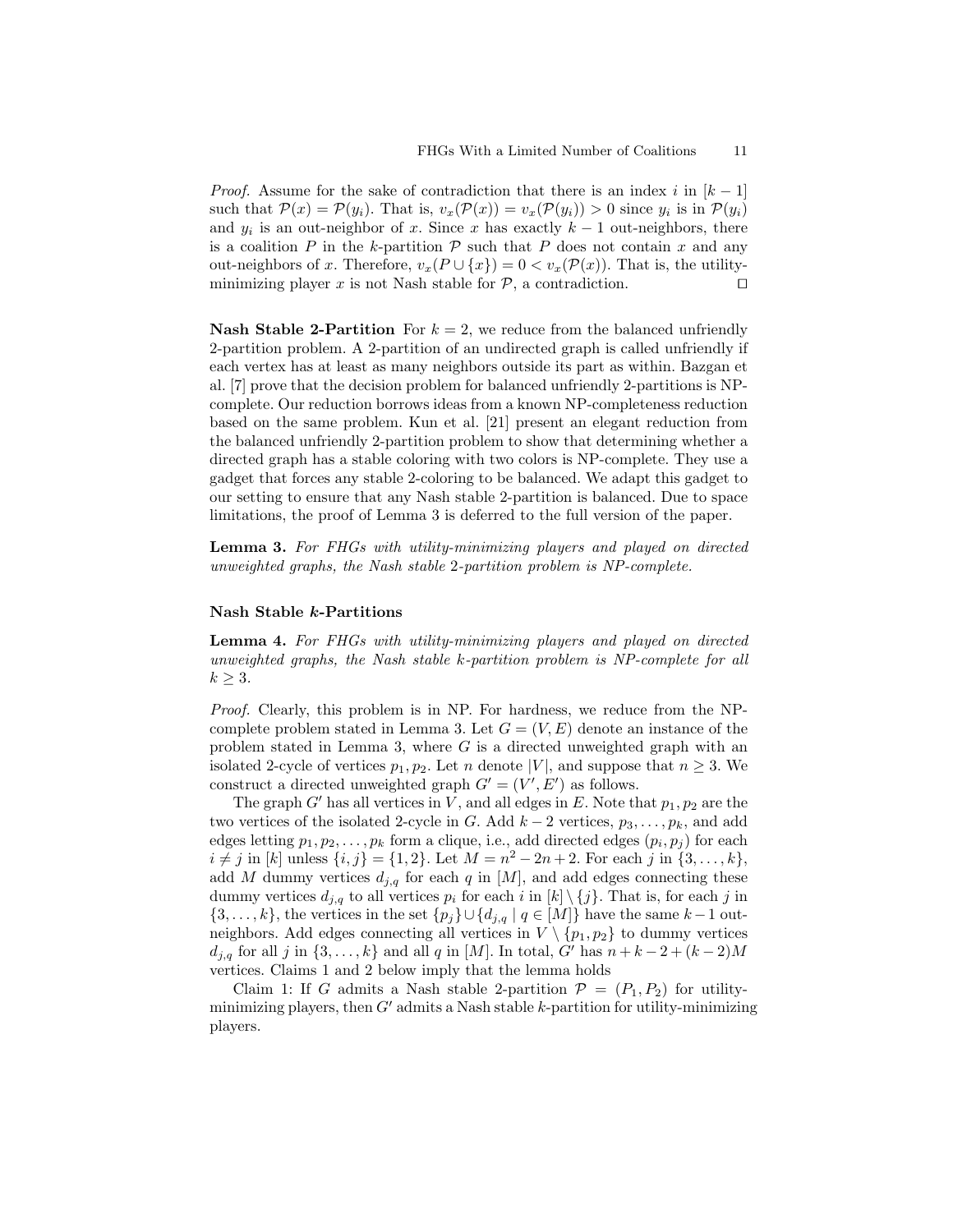Let P' denote the k-partition  $(P'_i)_{i \in [k]}$ , where  $P'_1 = P_1, P'_2 = P_2$ , and  $P'_i =$  $\{p_i\} \cup \{d_{i,q} | q \in [M]\}\$  for each i in  $\{3, \ldots, n\}$ . Clearly, for each i in  $\{3, \ldots, n\}$ , all players in  $P'_i = \{p_i\} \cup \{d_{i,q} \mid q \in [M]\}$  have utility 0, and hence are Nash stable. To prove that  $\mathcal{P}'$  is Nash stable, it remains to prove that all of the players in  $P'_1 \cup P'_2$  are Nash stable. Assume for the sake of contradiction that there exists an integer i in [2] such that the player p in  $P'_i$  is not Nash stable. Thus, there is a coalition  $P'_j$  such that the utility player p is decreased after p deviates to  $P'_j$ . Since  $P_1' = \tilde{P}_1, P_2' = P_2$ , and the 2-partition  $(P_1, P_2)$  is Nash stable, we deduce that  $j \neq 3 - i$ . Therefore, j is in  $\{3, \ldots, k\}$ . Notice that for each q in [M], the player  $d_{j,q}$  is an out-neighbor of p in  $P'_j$ . Therefore,  $v_p(P'_j \cup \{p\}) = M/(M+2) =$  $1 - 2/(M + 2)$ . Moreover, p has at most  $|P'_i| - 1$  out-neighbors in  $P'_i$  and has utility at most  $1 - 1/|P'_i| \leq 1 - 1/(n-1)$  as  $|P'_i| = |P_i| = |V \setminus P_{3-i}| \leq n-1$ . Note that  $M = n^2 - 2n + 2 = (n-1)^2 + 1 > 2n - 2$  as  $n \ge 3$ . Therefore, we have  $2/(M+2) < 1/n$ , i.e.,  $v_p(P'_j \cup \{p\}) = 1 - 2/(M+2) > 1 - 1/n \ge v_p(P'_i)$ . Thus, player p's utility does not decrease by letting p deviate to  $P'_j$ , a contradiction. This completes the proof of Claim 1.

Claim 2: If G' admits a Nash stable k-partition  $\mathcal{P}' = (P'_i)_{i \in [k]}$  in  $\Pi_k(V')$ , then G admits a Nash stable 2-partition.

Notice that for each i in [k], the player  $p_i$  has  $k-1$  out-neighbors in  $\{p_j \mid$  $j \in [k] \setminus \{i\}$ . Thus, we deduce by Proposition 3 that  $\mathcal{P}'(p_i) \neq \mathcal{P}'(p_j)$  for all j in  $[k] \setminus \{i\}$ . Therefore, the k vertices  $p_1, \ldots, p_k$  belong to distinct coalitions in the *k*-partition. Without loss of generality, suppose that  $P'_i$  contains  $p_i$  for all i in [k]. That is,  $\mathcal{P}'(p_i) = P'_i$  for all i in [k]. It now suffices to prove that  $(P'_1, P'_2)$  is a 2-partition in  $\Pi_2(V)$ . After we prove this, the desired statement that G admits the Nash stable 2-partition  $(P'_1, P'_2)$  directly follows, since the Nash stability of  $(P'_1, P'_2)$  follows by the Nash stability of  $\mathcal{P}' = (P'_i)_{i \in [k]}$ .

To prove that  $(P'_1, P'_2)$  is in  $\Pi_2(V)$ , it suffices to prove that  $P'_1 \cup P'_2 = V$ . That is, it is enough to prove that  $V' \setminus V \subseteq \bigcup_{i \in \{3,\ldots,k\}} P'_i$  and  $V \cap \bigcup_{i \in \{3,\ldots,k\}} P'_i = \emptyset$ . We first prove that  $V' \setminus V \subseteq \bigcup_{i \in \{3,\ldots,k\}} P'_i$ . Since  $p_i$  belongs to  $P'_i$  for each i in  $[k] \setminus [2]$ , it remains to consider the dummy vertices. For each j in  $[k] \setminus [2]$  and q in [M], the dummy vertex  $d_{j,q}$  has  $k-1$  out-neighbors in  $\{p_i \mid i \in [k] \setminus \{j\}\},\$ and hence we deduce by Proposition 3 that  $\mathcal{P}'(d_{j,q}) \neq \mathcal{P}'(p_i) = P'_i$  for all i in  $[k] \setminus \{j\}$ . That is, we obtain that  $\mathcal{P}'(d_{j,q}) = P'_j$  for all i in  $[k] \setminus \{j\}$ . Therefore, for all j in  $[k] \setminus [2]$ , we deduce that  $\{p_j\} \cup \{d_{i,q} \mid q \in [M]\} \subseteq P'_j$ . That is, except for the  $n-2$  vertices in  $V \setminus \{p_1, p_2\}$ , the coalitions that contain the remaining vertices in V' have been fixed. Therefore,  $|P'_1| \leq n - 1$ ,  $|P'_2| \leq n - 1$ , and  $|P'_j| \leq 1 + M + n - 2 = M + n - 1$  for all j in  $[k] \setminus [2]$ . Then we prove that  $V \setminus \{p_1, p_2\} \cap \bigcup_{i \in \{3,\ldots,k\}} P'_i = \emptyset$ . Assume by contradiction that there is a vertex u in  $V \setminus \{p_1, p_2\}$  such that u is not in  $P'_1 \cup P'_2$ . Let j be an index in  $[k] \setminus [2]$  such that  $P'_{j} = \mathcal{P}'(u)$ . Note that  $P'_{j}$  has at least M out-neighbors of u,  $d_{j,q}$  for each q in [M]. That is,  $v_u(P'_j) \ge \frac{M}{|P'_j|} \ge \frac{M}{M+n-1} = 1 - \frac{n-1}{M+n-1}$ , where the last inequality follows by  $|P'_j| \leq M + n - 1$ . Moreover,  $v_u(P'_1 \cup \{i\}) \leq \frac{|P'_1 \cup \{i\}| - 1}{|P'_1 \cup \{i\}|} \leq \frac{n-1}{n} = 1 - \frac{1}{n}$ , where the last inequality follows by  $|P_1| \leq n-1$ . Since  $M = n^2 - 2n + 2$ , it follows that  $\frac{1}{n} = \frac{n-1}{n(n-1)} > \frac{n-1}{n^2-n+1} = \frac{n-1}{M+n-1}$ , i.e.,  $v_u(P'_1 \cup \{i\}) < v_u(P'_j)$ . That is, player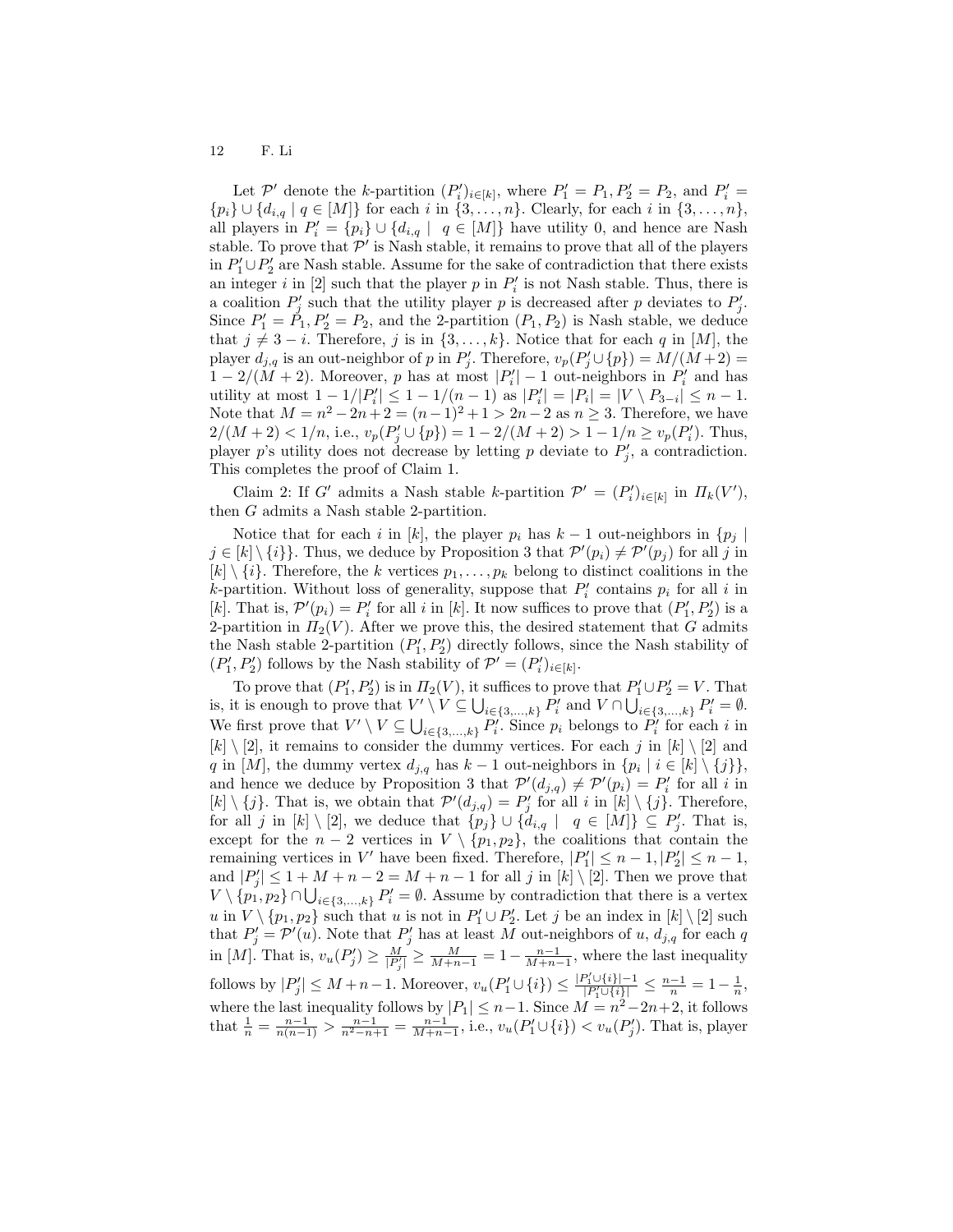$u$  deceases its utility by deviating to  $P'_1$ , contradicting the Nash stability of  $u$ . Therefore, we conclude that  $V' \setminus V \subseteq \bigcup_{i \in \{3,\ldots,k\}} P'_i$  and  $V \cap \bigcup_{i \in \{3,\ldots,k\}} P'_i = \emptyset$ , i.e.,  $(P'_1, P'_2) \in \Pi_2(V)$ . This completes the proof of Claim 2.

The theorem below summarizes the main result of this section.

Theorem 5. For FHGs played on directed weighted graphs where all edges have weight  $-1$ , the Nash stable k-partition problem is NP-complete for every fixed  $k \geq 2$ .

# 5 Concluding Remarks

Following the direction of using game-theoretic methods to study community detection, we initiated the study of the fractional hedonic games by restricting the number of coalitions. We considered this scenario from two aspects: social welfare maximization and Nash stability. We applied parameterized complexity theory to understand the computational barriers.

For future work, given our NP-hardness results, we propose to design approximation algorithms or heuristic algorithms. As a starting point, one could study the approximation algorithms for finding social welfare maximizing k-partition in FHGs played on undirected unweighted graphs. Note that for this problem, it is easy to see that the classical algorithm finding a densest subgraph by Goldberg [16] provides a k-approximation algorithm. It is interesting to study whether there is an efficient  $O(\log k)$ -approximation algorithm. Furthermore, it is interesting to study price of anarchy and price of stability for Nash stable partitions in our model. In particular, study the performance in terms of  $k$ . Finally, we conjecture that it is NP-hard to find a Nash stable k-partition on undirected unweighted graphs for all  $k \geq 2$ , but this remains an open problem.

# References

- 1. Aziz, H., Brandl, F., Brandt, F., Harrenstein, P., Olsen, M., Peters, D.: Fractional hedonic games. ACM Trans. Economics and Computation 7(2), 6:1–6:29 (2019)
- 2. Aziz, H., Brandt, F., Seedig, H.G.: Computing desirable partitions in additively separable hedonic games. Artificial Intelligence 195, 316–334 (2013)
- 3. Aziz, H., Gaspers, S., Gudmundsson, J., Mestre, J., Täubig, H.: Welfare maximization in fractional hedonic games. In: Proceedings of the 24th International Joint Conference on Artificial Intelligence. pp. 461–467 (2015)
- 4. Aziz, H., Savani, R.: Hedonic games. In: Brandt, F., Conitzer, V., Endriss, U., Lang, J., Procaccia, A.D. (eds.) Handbook of Computational Social Choice, pp. 356–376. Cambridge University Press (2016)
- 5. Bazgan, C., Chlebíková, J., Dallard, C.: Graphs without a partition into two proportionally dense subgraphs. Information Processing Letters 155, 105877 (2020)
- 6. Bazgan, C., Chlebikova, J., Pontoizeau, T.: Structural and algorithmic properties of 2-community structures. Algorithmica 80(6), 1890–1908 (2018)